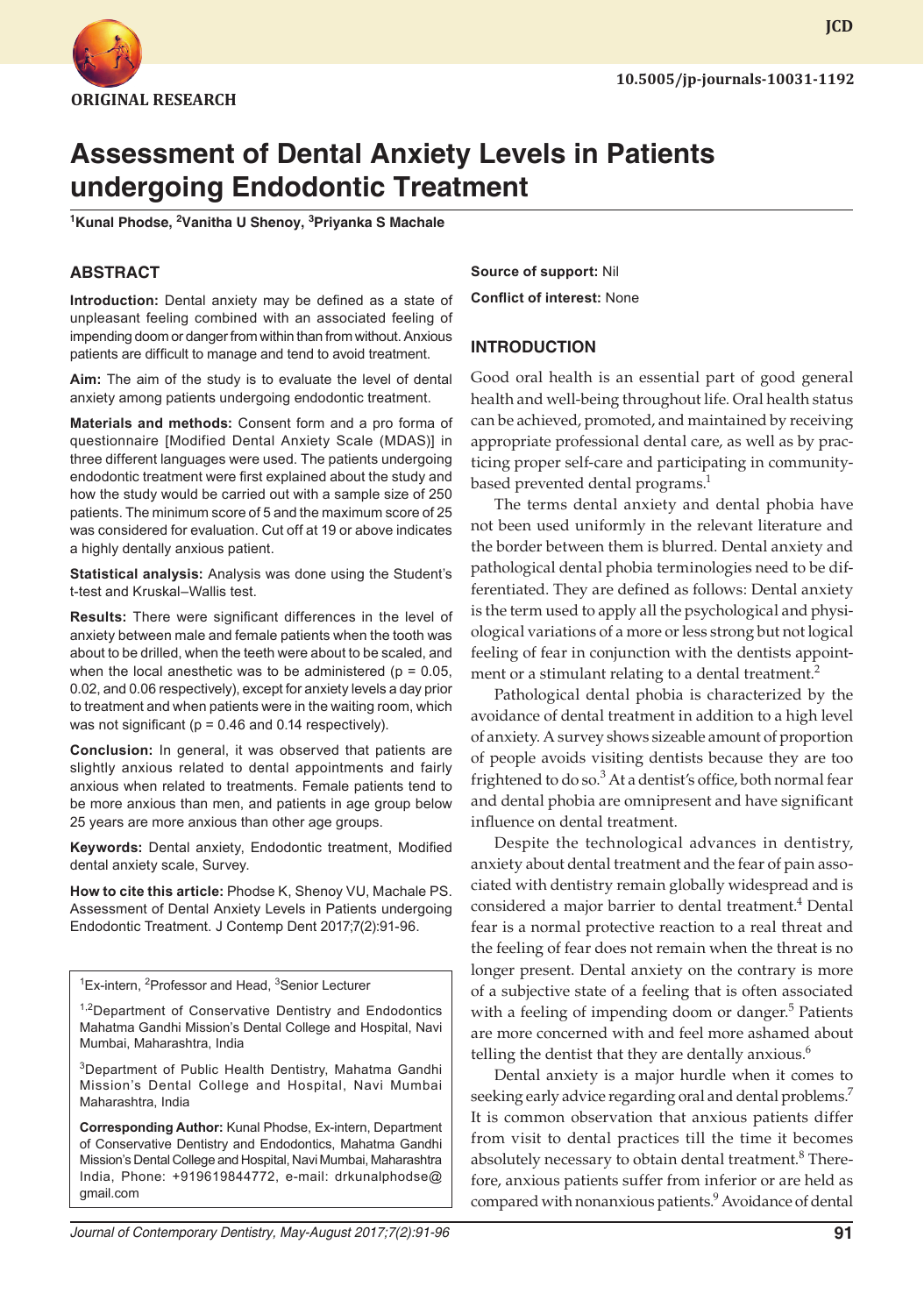treatment due to dental anxiety not only situate the oral health of the patient at risk but also poses a severe threat to his/her general health and the patient can suffer from a number of serious medical conditions like septicemia, sepsis, sinusitis, and osteomyelitis of the face.<sup>10</sup>

Various dental procedures evoke an anxiety response in an individual ranging from minor scaling to a surgical procedure. However, extraction and root canal treatment were found most frightening. $11$  A survey of American Association of Endodontists shows general perception of public for endodontic therapy is negative because of the associated pain: Preoperative, during, and postoperative.<sup>11</sup> In addition, the personal characteristics of the patients also affect the dental anxiety.<sup>12,13</sup>

Data availability regarding anxiety associated with various dental treatment and variations in different populations is scanty. If dentist are aware of the level of anxiety of the patients, they can anticipate the patient's behavior and be prepared to take measures to help alleviate the anxiety.<sup>14</sup> However, similar such surveys in India are very few and hence this survey will assess the anxiety levels of patients undergoing endodontic treatment.

Thus, the aim of the survey was to assess the level of dental anxiety among patients undergoing endodontic treatment, with the objectives of the survey being:

- To assess the level of dental anxiety among patients
- To compare the level of dental anxiety among gender
- To compare the level of dental anxiety based on age groups

## **MATERIALS AND METHODS**

This survey was conducted at Mahatma Gandhi Mission (MGM) Dental College and Hospital, Navi Mumbai, India, with a sample size of 250 participants.

Ethical clearance was obtained from the Institutional Ethics and Review Committee. Patients reporting at the Outpatient Department of Conservative Dentistry and Endodontic and undergoing endodontic treatment were enrolled in the survey. The provisional diagnosis of the patient was verified by the senior faculty of the concerned department. The sample size was derived by using the previous study, $15$  considering the power 80% with an alpha error of 5%. The minimum required sample size was estimated to be 250.

Male and female patients in the age group ranging from 15 to 65 years were selected to complete the required sample size for the study.

Patients with known history of anxiety-related disorders and patients with nonendodontic treatment like scaling, extraction, denture requirement, and restorations were excluded from the survey.

The selected patients were first explained about the survey and consent was obtained from them.

The participants were given the self-administered questionnaire in the waiting area of the department just before the start of their treatment.

All the demographic details were obtained once the participant filled the questionnaire.

The level of anxiety was evaluated by using the  $MDAS.<sup>16</sup>$ 

Translation of the MDA $S^{16}$  was carried out to adapt it to the local language by using back-translation method. Face validity of this back-translated scale was evaluated on five patients and test–retest reliability (inter-rated kappa = 0.77) was obtained.

The MDAS has five questions with attributes related to the level of the anxiety of the patient: On previous day of treatment, before, and during treatment. The five questions are as follows:

- 1. If you went to your dentist for treatment tomorrow how would you feel?
- 2. If you were sitting in the waiting room (waiting for treatment) how would you feel?
- 3. If you were about to have a tooth drilled how would you feel?
- 4. If you were about to have your teeth scaled and polished how would you feel?
- 5. If you were about to have a local anesthetic injection in your gum, above an upper back tooth how would you feel?

The assessment of anxiety levels was done with the help of scores as follows: Not anxious = 1, slightly  $anxious = 2$ , fairly  $anxious = 3$ , very  $anxious = 4$ , extremely anxious = 5. The scores of all five responses were added which can range from minimum 5 to maximum 25, with a cut-off of 19 or above, which indicates a highly dentally anxious patient, possibly dentally phobic.

## **RESULTS**

The present study was carried out with 250 of population, having a total of male 108 and female 142. According to the age group, there were 77 individuals below 25 years of age, 83 were between 26 and 35 years of age, 43 from 36 to 45 years of age, 29 were 46 to 55 years of age, and 17 were 56 to 65 years of age.

Table 1 shows the general distribution of the level of anxiety among all the patients. It was observed that patients are slightly anxious a day before their appointments (43.2%), when they were sitting in the waiting room (40.4%), as well as when they were about to have their tooth drilled (33.2%). The maximum (32.4%) number of patients were not anxious when they were about to have their teeth scaled and polished; 29.6% of patients were fairly anxious when they were about to have a local anesthetic injection.

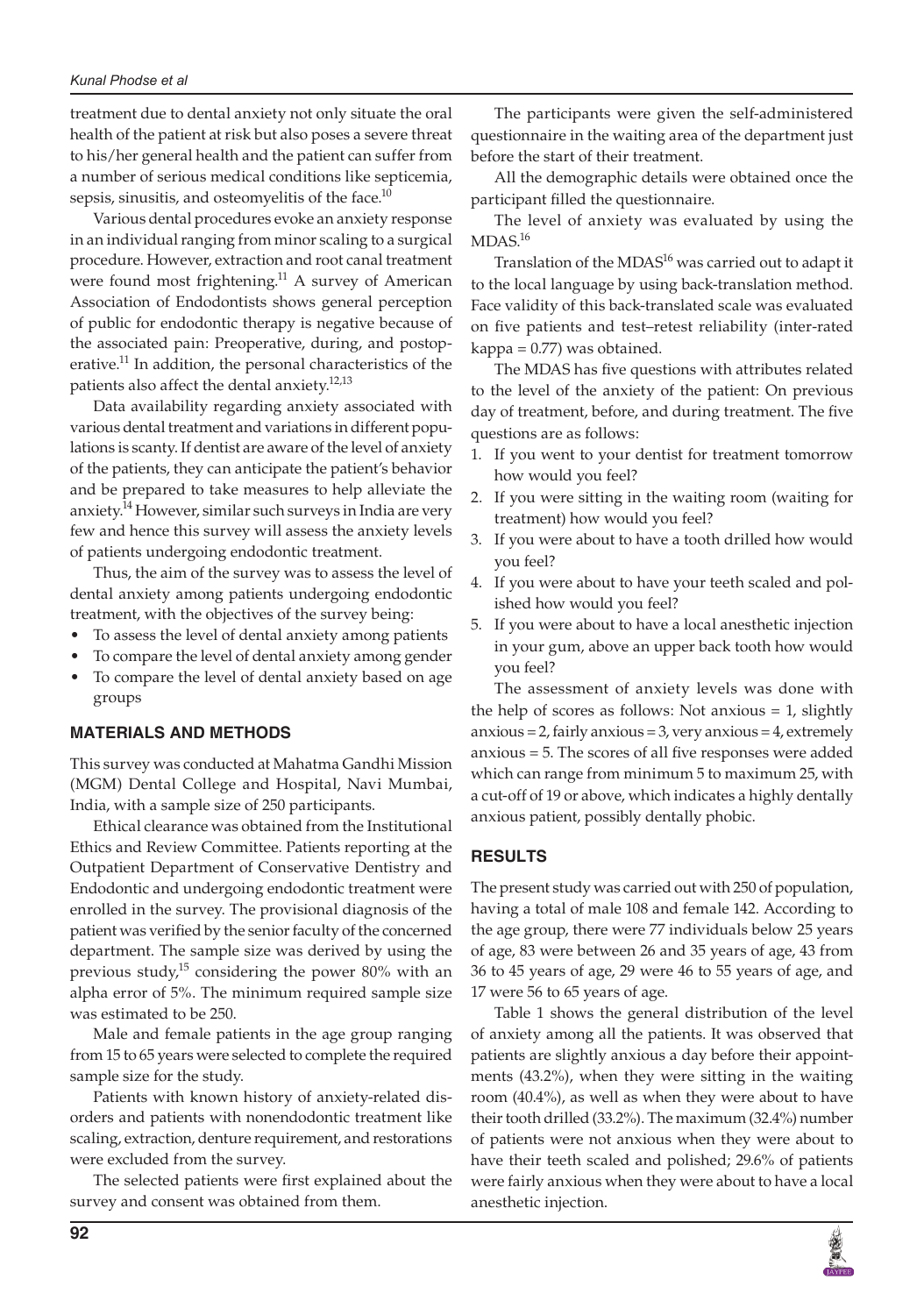*Assessment of Dental Anxiety Levels in Patients undergoing Endodontic Treatment*

|    | <b>Table 1: General distribution</b> |      |                  |      |                |      |              |      |                          |      |  |
|----|--------------------------------------|------|------------------|------|----------------|------|--------------|------|--------------------------|------|--|
|    | Not anxious                          |      | Slightly anxious |      | Fairly anxious |      | Very anxious |      | <b>Extremely anxious</b> |      |  |
|    | Count                                | %    | Count            | %    | Count          | %    | Count        | %    | Count                    | %    |  |
| Q1 | 83                                   | 33.2 | 108              | 43.2 | 45             | 18.0 | 12           | 4.8  |                          | 0.8  |  |
| Q2 | 82                                   | 32.8 | 101              | 40.4 | 48             | 19.2 | 16           | 6.4  |                          | 1.2  |  |
| Q3 | 51                                   | 20.4 | 83               | 33.2 | 76             | 30.4 | 33           | 13.2 |                          | 2.8  |  |
| Q4 | 81                                   | 32.4 | 77               | 30.8 | 60             | 24.0 | 27           | 10.8 | 5                        | 2.0  |  |
| Q5 | 30                                   | 12.0 | 73               | 29.2 | 74             | 29.6 | 48           | 19.2 | 25                       | 10.0 |  |

#### **Table 2:** Sex-wise comparison and basic data distribution

|        |                | Not anxious |      | Slightly anxious |      |       | Fairly anxious |       | Very anxious |                | <b>Extremely anxious</b> |  |
|--------|----------------|-------------|------|------------------|------|-------|----------------|-------|--------------|----------------|--------------------------|--|
|        |                | Count       | %    | Count            | %    | Count | %              | Count | %            | Count          | %                        |  |
| Male   | Q1             | 44          | 40.7 | 45               | 41.7 | 15    | 13.9           | 3     | 2.8          |                | 0.9                      |  |
|        | Q <sub>2</sub> | 40          | 37.0 | 46               | 42.6 | 15    | 13.9           |       | 6.5          | 0              | 0                        |  |
|        | Q3             | 27          | 25.0 | 33               | 30.6 | 35    | 32.4           | 9     | 8.3          | 4              | 3.7                      |  |
|        | Q4             | 39          | 36.1 | 31               | 28.7 | 24    | 22.2           | 11    | 10.2         | 3              | 2.8                      |  |
|        | Q5             | 18          | 16.7 | 35               | 32.4 | 29    | 26.9           | 18    | 16.7         | 8              | 7.4                      |  |
| Female | Q1             | 39          | 27.5 | 63               | 44.4 | 30    | 21.1           | 9     | 6.3          | ◢              | 0.7                      |  |
|        | Q2             | 42          | 29.6 | 55               | 38.7 | 33    | 23.2           | 9     | 6.3          | 3              | 2.1                      |  |
|        | Q3             | 24          | 16.9 | 50               | 35.2 | 41    | 28.9           | 24    | 16.9         | 3              | 2.1                      |  |
|        | Q4             | 42          | 29.6 | 46               | 32.4 | 36    | 25.4           | 16    | 11.3         | $\overline{2}$ | 1.4                      |  |
|        | Q5             | 12          | 8.5  | 38               | 26.8 | 45    | 31.7           | 30    | 21.1         | 17             | 12.0                     |  |

#### **Table 3:** Mann–Whitney U-test results

|                             |     | Mean rank |        |        |        |        |  |  |
|-----------------------------|-----|-----------|--------|--------|--------|--------|--|--|
| Sex                         |     | Q1        | Q2     | Q3     | O4     | Q5     |  |  |
| Male                        | 108 | 113.17    | 116.36 | 118.88 | 121.66 | 113.24 |  |  |
| Female                      | 142 | 134.88    | 132.45 | 130.53 | 128.42 | 134.83 |  |  |
| Total                       | 250 |           |        |        |        |        |  |  |
| Mann-Whitney U-test p-value |     | 0.461     | 0.141  | 0.051  | 0.021  | 0.066  |  |  |

Table 2 shows the sex-wise comparison and the basic data distribution of the level of anxiety among the patients. A day before treatment maximum male patients were not anxious (40.7%) as compared with female patients who were slightly anxious (27.5%). When in the waiting room maximum male patients were not anxious to slightly anxious (37–42% respectively), whereas maximum female patients were slightly anxious to fairly anxious (38.7–23.2% respectively). When the tooth was about to be drilled, male patients were slightly anxious to fairly anxious (30.6–32.4% respectively), whereas female patients were slightly anxious to very anxious (35.2%, 28.9–16.9%). When teeth were about to be scaled and polished, maximum male patients were not anxious to slightly anxious (36.1–28.7% respectively), whereas female patients were slightly anxious to fairly anxious (32.4–25.4% respectively). When local anesthetic was to be administered, males were slightly anxious to fairly anxious (32.4–26.9% respectively), whereas female patients were fairly anxious (31.7%).

Table 3 shows that there were no statistically significant differences when the anxiety, a day prior to treatment, was recorded and when patients were in waiting room (p-value 0.46 and 0.14 respectively). There were significant differences in the levels of anxiety between males and females when the tooth was about to be drilled, when the teeth were about to be scaled and polished, and when local anesthetic was to be administered (p-value: 0.05, 0.02, and 0.06 respectively).

Table 4 shows age group-wise comparison and basic data distribution and it is observed that:

- In the age group of 25 years and below, most of the patients were slightly anxious 1 day prior and when they were sitting in the waiting room, whereas it was found that they were fairly anxious when tooth was about to be drilled and local anesthetic was to be administered (33.8, 26% respectively). Most of the patients were slightly anxious (29.9%) when they were about to have their teeth scaled and polished.
- A similar pattern of anxiety was seen in the age group of 26 to 35 years. It was observed that most of the patients were slightly anxious (44.60%), 1 day prior and when they were sitting in the waiting room (42.20%), whereas it was found that they were fairly anxious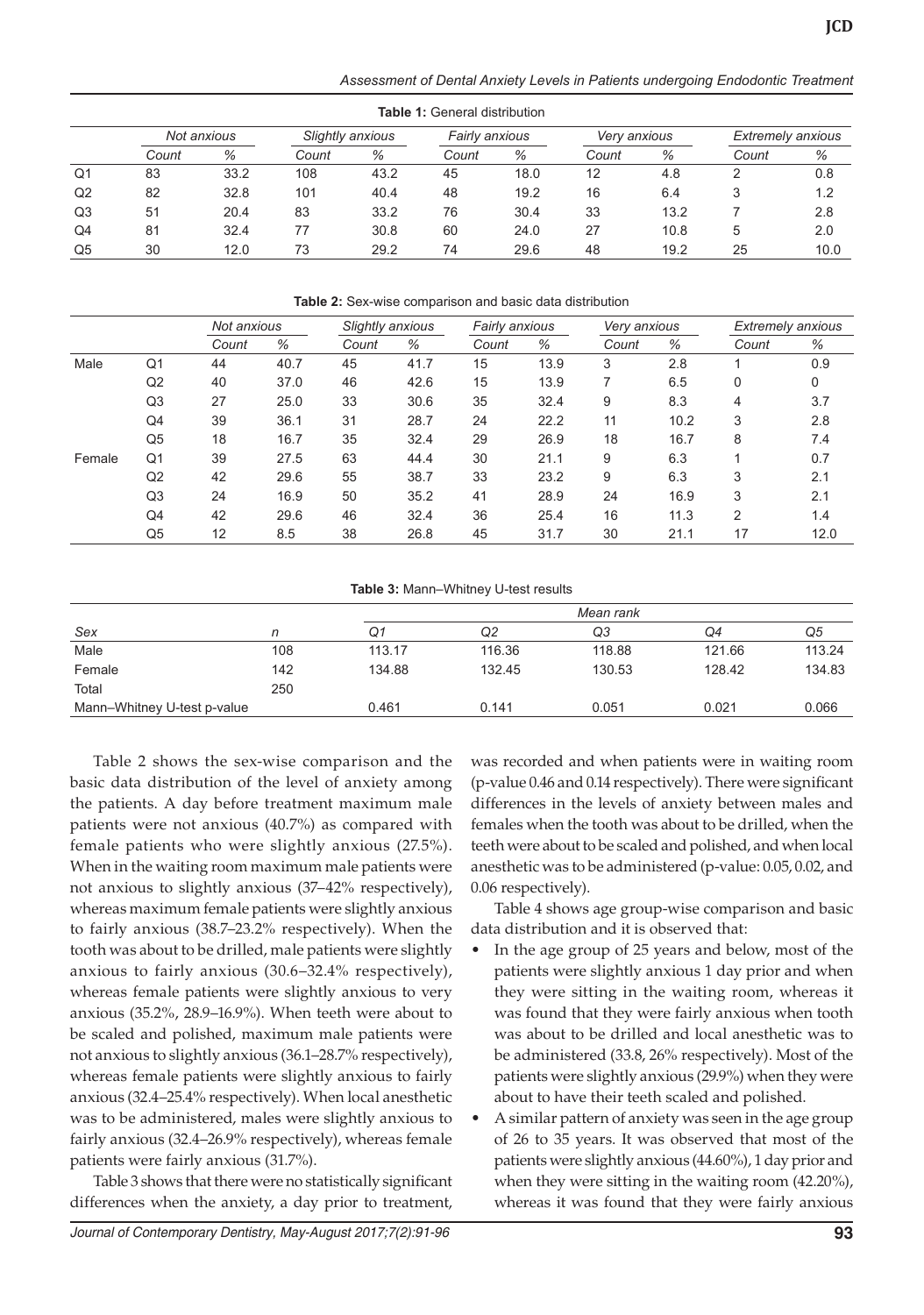|                |                          | Table 4: Age group-wise comparison and basic data distribution |              |               |           |                  |
|----------------|--------------------------|----------------------------------------------------------------|--------------|---------------|-----------|------------------|
|                |                          | 25 and below (%)                                               | $26 - 35(%)$ | $36 - 45$ (%) | 46–55 (%) | 56 and above (%) |
| Q <sub>1</sub> | Not anxious              | 27.30                                                          | 34.90        | 46.50         | 27.60     | 29.40            |
|                | Slightly anxious         | 44.20                                                          | 44.60        | 30.20         | 48.30     | 52.90            |
|                | Fairly anxious           | 20.80                                                          | 15.70        | 16.30         | 24.10     | 11.80            |
|                | Very anxious             | 6.50                                                           | 4.80         | 4.70          | 0         | 5.90             |
|                | <b>Extremely anxious</b> | 1.30                                                           | 0            | 2.30          | $\Omega$  | 0                |
| Q2             | Not anxious              | 27.30                                                          | 30.10        | 37.20         | 48.30     | 35.30            |
|                | Slightly anxious         | 40.30                                                          | 42.20        | 41.90         | 37.90     | 29.40            |
|                | Fairly anxious           | 23.40                                                          | 16.90        | 14.00         | 13.80     | 35.30            |
|                | Very anxious             | 9.10                                                           | 7.20         | 7.00          | 0         | 0                |
|                | <b>Extremely anxious</b> | 0                                                              | 3.60         | 0             | $\Omega$  | 0                |
| Q <sub>3</sub> | Not anxious              | 16.90                                                          | 19.30        | 37.20         | 13.80     | 11.80            |
|                | Slightly anxious         | 26.00                                                          | 32.50        | 30.20         | 58.60     | 29.40            |
|                | Fairly anxious           | 33.80                                                          | 34.90        | 18.60         | 13.80     | 52.90            |
|                | Very anxious             | 19.50                                                          | 12.00        | 9.30          | 10.30     | 5.90             |
|                | <b>Extremely anxious</b> | 3.90                                                           | 1.20         | 4.70          | 3.40      | 0                |
| Q4             | Not anxious              | 23.40                                                          | 31.30        | 48.80         | 37.90     | 29.40            |
|                | Slightly anxious         | 29.90                                                          | 28.90        | 20.90         | 44.80     | 41.20            |
|                | Fairly anxious           | 26.00                                                          | 26.50        | 18.60         | 17.20     | 29.40            |
|                | Very anxious             | 18.20                                                          | 10.80        | 9.30          | 0         | 0                |
|                | <b>Extremely anxious</b> | 2.60                                                           | 2.40         | 2.30          | $\Omega$  | $\Omega$         |
| Q <sub>5</sub> | Not anxious              | 10.40                                                          | 9.60         | 20.90         | 10.30     | 11.80            |
|                | Slightly anxious         | 24.70                                                          | 26.50        | 37.20         | 31.00     | 35.30            |
|                | Fairly anxious           | 26.00                                                          | 32.50        | 16.30         | 41.40     | 47.10            |
|                | Very anxious             | 24.70                                                          | 20.50        | 16.30         | 13.80     | 5.90             |
|                | <b>Extremely anxious</b> | 14.30                                                          | 10.80        | 9.30          | 3.40      | 0                |

#### *Kunal Phodse et al*

when tooth was about to be drilled (34.9%) and when local anesthetic was to be administered (32.5%). Most of them were slightly anxious (28.9%) when they were about to have their teeth scaled and polished.

- In the age group of 36 to 45 years, it was noted that patients were slightly anxious 1 day prior to treatment (46.5%) and slightly anxious when they were sitting in the waiting room (41.90%). When the tooth was about to be drilled they were not anxious to slightly to fairly anxious (37, 20, 30.2, and 18.6% respectively). When the patients were about to have their teeth scaled, most of them were not anxious (48.8%) and when local anesthetic was to be administered, most of them were slightly anxious (37.2%).
- In the age group of 46 to 55 years, it was observed that 48.30% patients were slightly anxious 1 day prior to treatment. Whereas when they were sitting in the waiting room, 48.30% patients were not anxious. When the tooth was about to be drilled and teeth were about to be scaled and polished, most of them were slightly anxious (58.6 and 44.8% respectively), whereas most of them (41.4%) were fairly anxious when local anesthesia was about to be administered.
- In the age group of 56 years and above, patients were slightly anxious 1 day prior to treatment (52.9%), whereas an equal distribution of anxiety (35.3% each not anxious and fairly anxious) was observed when they were in the waiting room. When the tooth was

about to be drilled and when local anesthetic was about to be administered, most of the patients were fairly anxious (52.9 and 47.10% respectively). When the teeth were about to be scaled and polished, most of the patients were slightly anxious (41.2%).

Table 5 shows the mean rank and the age groups, and it is observed that there was significant difference in the level of anxiety when different age groups were concerned. The statistical difference was observed when the patients were about to have their tooth drilled (p-value: 0.051), when the teeth were about to be scaled and polished (p-value: 0.021), and when local anesthetic was about to be administered (p-value: 0.066).

## **DISCUSSION**

This study was carried out in order to assess the level of anxiety among patients undergoing endodontic treatment in the age group of 15 to 65 years.

The study consisted of 108 males and 142 females with a total of 250 patients reporting to the Department of Conservative Dentistry and Endodontics, MGM Dental College and Hospital, Navi Mumbai, India, requiring endodontic treatment after diagnosis.

It was observed that irrespective of age and gender, patients were slightly anxious 1 day prior to the appointment (43%), when they were sitting in the waiting room (40%) and when the tooth was about to be drilled (33%). Most of the patients had their anxiety varying from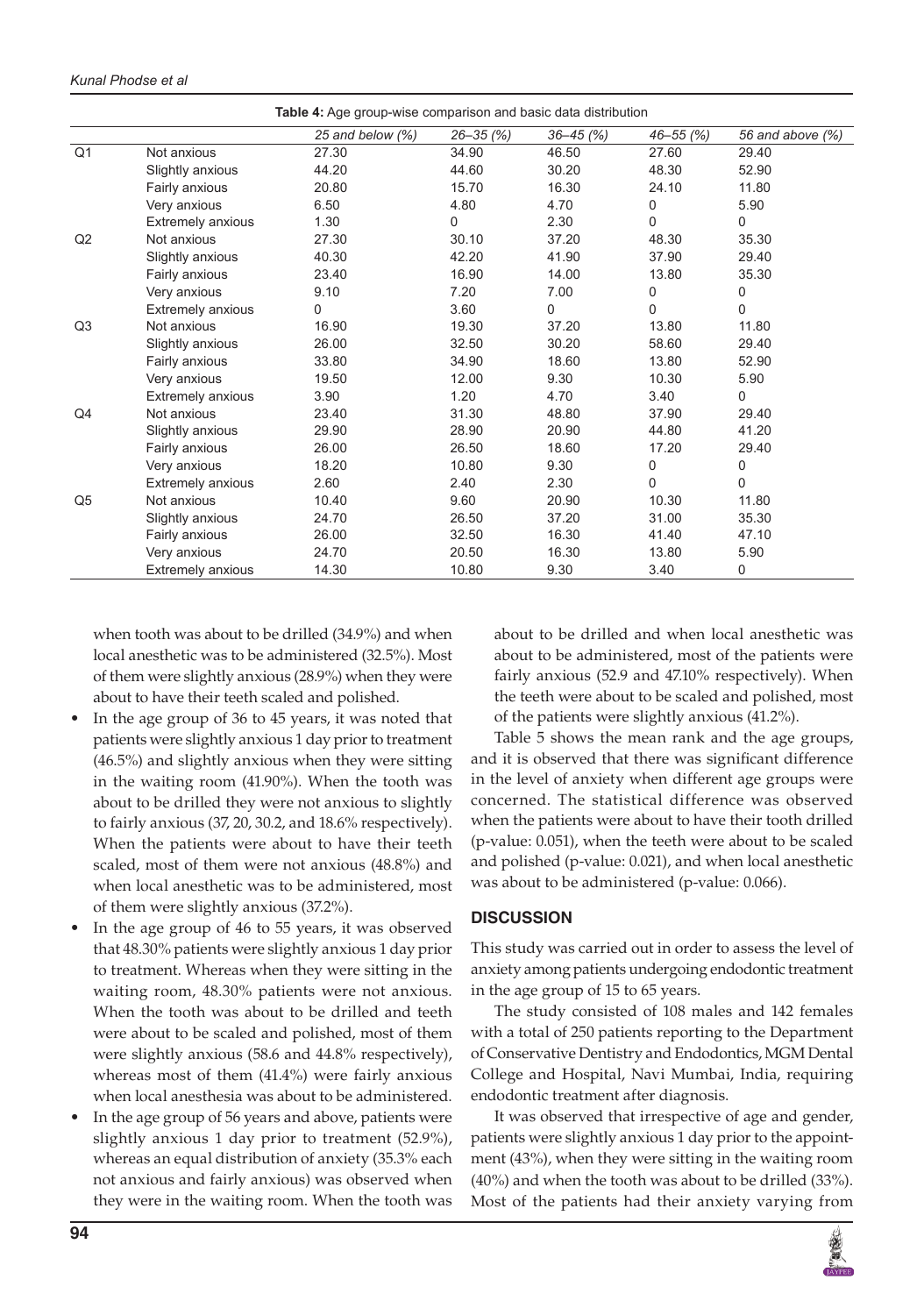| Assessment of Dental Anxiety Levels in Patients undergoing Endodontic Treatment |  |  |
|---------------------------------------------------------------------------------|--|--|

| Table 5: Mean ranks    |           |        |        |        |        |        |  |  |  |
|------------------------|-----------|--------|--------|--------|--------|--------|--|--|--|
|                        | Mean rank |        |        |        |        |        |  |  |  |
| Age groups (years)     | n         | Q1     | Q2     | Q3     | Q4     | Q5     |  |  |  |
| 25 and below           | 77        | 135.12 | 134.62 | 139.94 | 142.4  | 137.58 |  |  |  |
| 26 to 35               | 83        | 120.75 | 129.41 | 125.22 | 128.1  | 131.27 |  |  |  |
| 36 to 45               | 43        | 112.64 | 116.36 | 102.01 | 107.15 | 105.38 |  |  |  |
| 46 to 55               | 29        | 129.14 | 98.78  | 113.33 | 101.45 | 115.79 |  |  |  |
| 56 and above           | 17        | 124.15 | 126.5  | 134.35 | 116.41 | 102.74 |  |  |  |
| Kruskal-Wallis p-value |           | 0.461  | 0.141  | 0.051  | 0.021  | 0.066  |  |  |  |

**Table 5:** Mean ranks

not anxious to slightly anxious when they were about to have their teeth scaled and polished (32.4 and 30.8% respectively), whereas most of the patients had anxiety ranging from slightly anxious to fairly anxious (29.2 and 29.6% respectively) and when they were about to have a local anesthetic injection to be administered. In general, it shows that the patients were more anxious, where invasive treatment was to be carried out (Table 1).

It was also observed that the level of anxiety among maximum male patients ranged from not anxious to slightly anxious (40.7–41.7% respectively) 1 day prior to the appointment and also when they were in the waiting room (37–42.6% respectively), whereas anxiety level ranged from slightly anxious to fairly anxious when their tooth was about to be drilled. Maximum among them had slight anxiety when teeth were about to be scaled and polished and when local anesthetic solution was about to be administered.

Among the female patients, most of them were slightly anxious: 1 day prior to the appointment (44.4%), also when they were in waiting room (38.7%), the tooth was about to be drilled (35.2%), and teeth were to be scaled and polished (32.4%), whereas 31.7% female patients were fairly anxious when local anesthetic solution was to be administered (Table 2).

When the tooth was about to be drilled and when local anesthetic was to be administered, the level of anxiety was observed to be considerably more in both male and female patients than when teeth were about to be scaled and polished. Statistically significant difference was found between the genders (Table 3).

With regard to the anxiety levels, it was observed that in the age group of 15 to 25 years and 26 to 35 years, both had almost similar pattern level of anxiety for all the five parameters (questionnaire), whereas in the age group of 36 to 45 years, it was observed that the level of anxiety was considerably low; however, the level of anxiety was seen to be high in the age group of 46 to 55 years and 56 to 65 years (Table 4).

Assessing the individual parameters, it was observed that:

Patients 1 day prior to treatment, patients in the age group from 15 to 25 years, 26 to 35 years, 46 to 55 years, and 56 to 65 years were all slightly anxious, whereas most of the patients in the age group of 36 to 45 years were not anxious. It was observed that the difference between the levels of anxiety was not significant statistically (p-value: 0.46).

- When the patients were sitting in the waiting area, it was found that patients in the age group from 15 to 25, 26 to 35, 36 to 45, and 56 to 65 years were slightly anxious, whereas patients in the age group of 46 to 55 years were not anxious (p-value: 0.141). This was not statistically significant though there was difference in the level of anxiety.
- When the tooth was about to be drilled, patients between the age group from 15 to 25, 26 to 35, and 56 to 65 years were fairly anxious, whereas patients between 36 and 45 years were not anxious and patients in the age group between 46 and 55 years were slightly anxious. The level of anxiety was high in both the extremes of the age groups (p-value: 0.05), which was statistically significant.
- When the tooth was about to be scaled and polished, patients in the age group of 36 to 45 years were not anxious, whereas all the other age groups were slightly anxious (p-value 0.02), which was statistically significant.
- When the local solution was about to be administered, all the age group patients were fairly anxious except 36 to 45 years of age who were slightly anxious (p-value: 0.066), which was not significant statistically. Since the p value is very close to having statistically significant difference, one can interpret that the middle-age group was less anxious when compared with others (Table 5).

In general, it was observed that the level of anxiety was high for invasive procedure, such as tooth drilling and local administration. In comparison, the level of anxiety was comparatively low when patients were sitting in the waiting area and 1 day prior to the treatment. The noninvasive procedure of scaling and polishing evoked low anxiety. The results of this study are in agreement with another conducted in India.<sup>3</sup>

According to gender, the female patients were more anxious as compared with male patients, which was observed to be significant. Psychological and medical research on human responses to pain stimuli have found